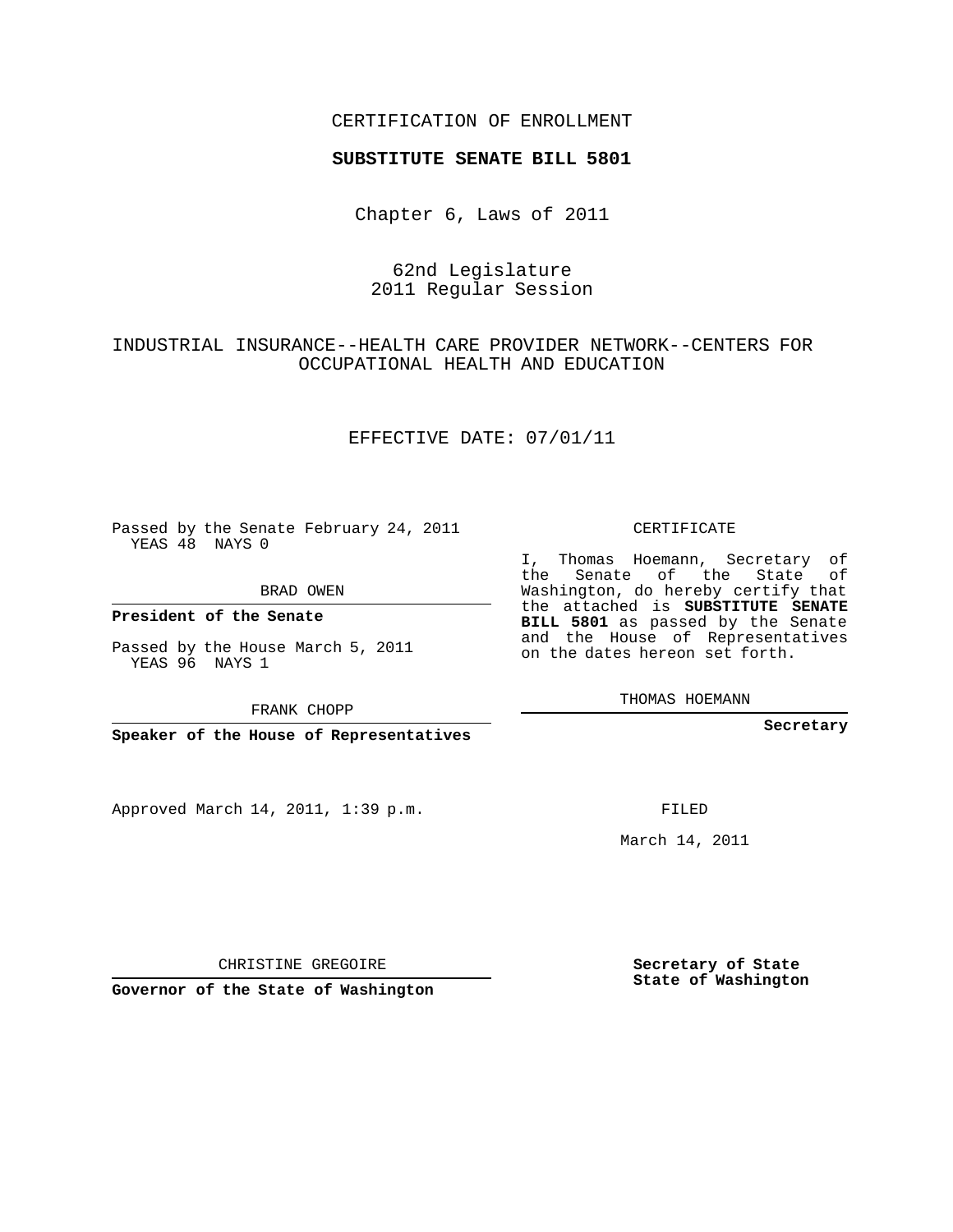# **SUBSTITUTE SENATE BILL 5801** \_\_\_\_\_\_\_\_\_\_\_\_\_\_\_\_\_\_\_\_\_\_\_\_\_\_\_\_\_\_\_\_\_\_\_\_\_\_\_\_\_\_\_\_\_

\_\_\_\_\_\_\_\_\_\_\_\_\_\_\_\_\_\_\_\_\_\_\_\_\_\_\_\_\_\_\_\_\_\_\_\_\_\_\_\_\_\_\_\_\_

Passed Legislature - 2011 Regular Session

### **State of Washington 62nd Legislature 2011 Regular Session**

**By** Senate Labor, Commerce & Consumer Protection (originally sponsored by Senators Kohl-Welles, Holmquist Newbry, Conway, and Kline)

READ FIRST TIME 02/21/11.

 AN ACT Relating to establishing medical provider networks and expanding centers for occupational health and education in the industrial insurance system; amending RCW 51.36.010; providing an effective date; and declaring an emergency.

5 BE IT ENACTED BY THE LEGISLATURE OF THE STATE OF WASHINGTON:

 6 **Sec. 1.** RCW 51.36.010 and 2007 c 134 s 1 are each amended to read 7 as follows:

 8 (1) The legislature finds that high quality medical treatment and 9 adherence to occupational health best practices can prevent disability 10 and reduce loss of family income for workers, and lower labor and 11 insurance costs for employers. Injured workers deserve high quality 12 medical care in accordance with current health care best practices. To 13 this end, the department shall establish minimum standards for 14 providers who treat workers from both state fund and self-insured 15 employers. The department shall establish a health care provider 16 network to treat injured workers, and shall accept providers into the 17 network who meet those minimum standards. The department shall 18 convene an advisory group made up of representatives from or designees 19 of the workers' compensation advisory committee and the industrial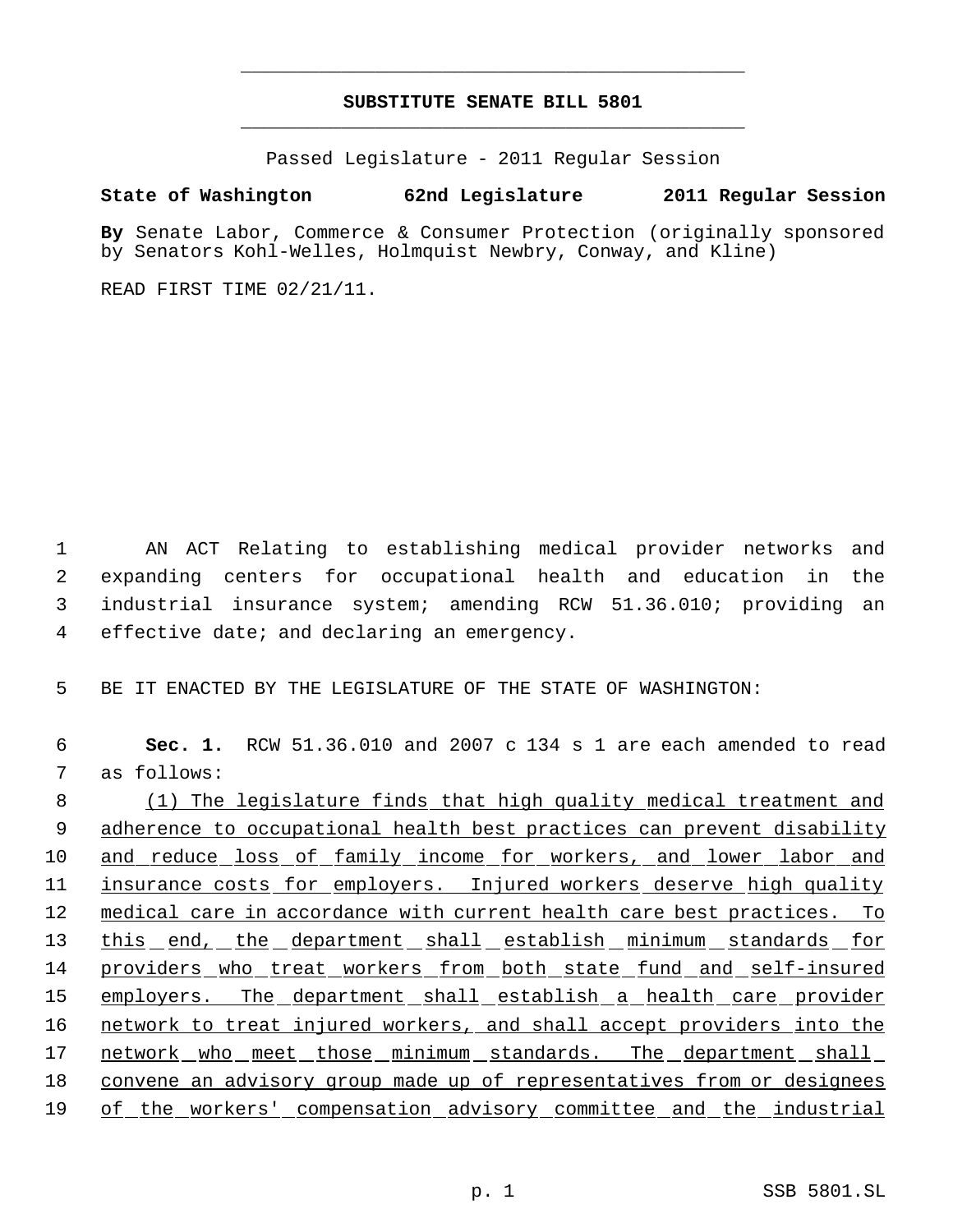insurance medical and chiropractic advisory committees to consider and 2 advise the department related to implementation of this section, 3 including development of best practices treatment guidelines for providers in the network. The department shall also seek the input of various health care provider groups and associations concerning the network's implementation. Network providers must be required to follow the department's evidence-based coverage decisions and treatment guidelines, policies, and must be expected to follow other national 9 treatment guidelines appropriate for their patient. The department, in collaboration with the advisory group, shall also establish additional best practice standards for providers to qualify for a second tier within the network, based on demonstrated use of occupational health 13 best practices. This second tier is separate from and in addition to the centers for occupational health and education established under subsection (5) of this section.

 $(2)(a)$  Upon the occurrence of any injury to a worker entitled to compensation under the provisions of this title, he or she shall receive proper and necessary medical and surgical services at the hands of a physician or licensed advanced registered nurse practitioner of 20 his or her own choice, if conveniently located, except as provided in (b) of this subsection, and proper and necessary hospital care and services during the period of his or her disability from such injury.

23 (b) Once the provider network is established in the worker's 24 geographic area, an injured worker may receive care from a nonnetwork provider only for an initial office or emergency room visit. However, 26 the department or self-insurer may limit reimbursement to the 27 department's standard fee for the services. The provider must comply 28 with all applicable billing policies and must accept the department's fee schedule as payment in full.

 (c) The department, in collaboration with the advisory group, shall adopt policies for the development, credentialing, accreditation, and continued oversight of a network of health care providers approved to 33 treat injured workers. Health care providers shall apply to the network by completing the department's provider application which shall 35 have the force of a contract with the department to treat injured workers. The advisory group shall recommend minimum network standards 37 for the department to approve a provider's application, to remove a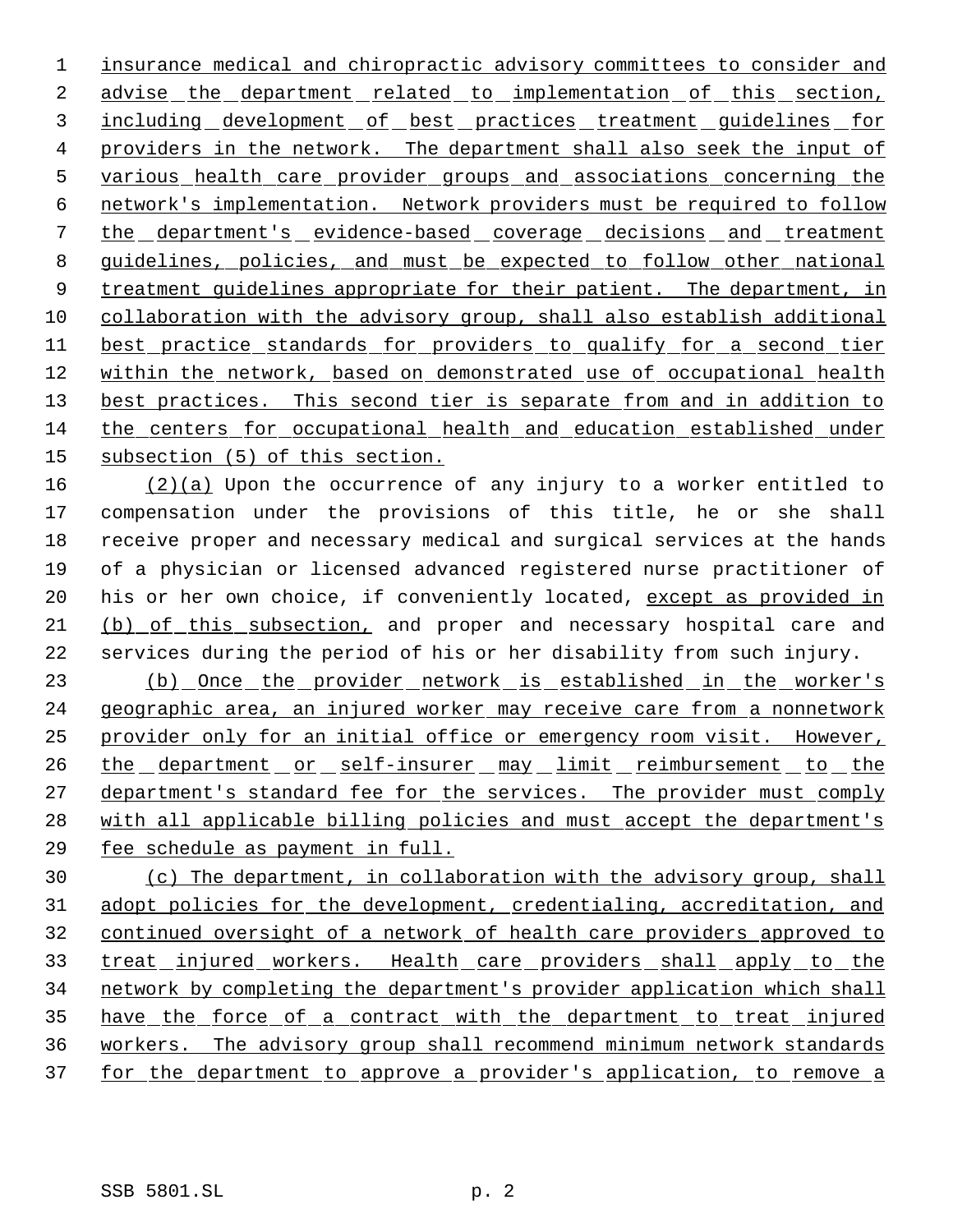| 1  | provider from the network, or to require peer review such as, but not     |
|----|---------------------------------------------------------------------------|
| 2  | limited to:                                                               |
| 3  | <u>(i) Current malpractice insurance coverage exceeding a dollar</u>      |
| 4  | amount threshold, number, or seriousness of malpractice suits over a      |
| 5  | specific time frame;                                                      |
| 6  | (ii) Previous malpractice judgments or settlements that do not            |
| 7  | exceed a dollar amount threshold recommended by the advisory group, or    |
| 8  | a specific number or seriousness of malpractice suits over a specific     |
| 9  | time frame;                                                               |
| 10 | (iii) No licensing or disciplinary action in any jurisdiction or          |
| 11 | <u>loss of treating or admitting privileges by any board, commission,</u> |
| 12 | agency, public or private health care payer, or hospital;                 |
| 13 | (iv) For some specialties such as surgeons, privileges in at least        |
| 14 | one hospital;                                                             |
| 15 | (v) Whether the provider has been credentialed by another health          |
| 16 | plan that follows national quality assurance quidelines; and              |
| 17 | (vi) Alternative criteria for providers that are not credentialed         |
| 18 | by another health plan.                                                   |
| 19 | The department shall develop alternative criteria for providers           |
| 20 | that are not credentialed by another health plan or as needed to          |
| 21 | address access to care concerns in certain regions.                       |
| 22 | (d) Network provider contracts will automatically renew at the end        |
| 23 | of the contract period unless the department provides written notice of   |
| 24 | changes in contract provisions or the department or provider provides     |
| 25 | written notice of contract termination. The industrial insurance          |
| 26 | medical advisory committee shall develop criteria for removal of a        |
| 27 | provider_from_the_network_to_be_presented_to_the_department_and           |
| 28 | advisory group for consideration in the development of contract terms.    |
| 29 | <u>(e) In order to monitor quality of care and assure efficient</u>       |
| 30 | management of the provider network, the department shall establish        |
| 31 | additional criteria and terms for network participation including, but    |
| 32 | not limited to, requiring compliance with administrative and billing      |
| 33 | policies.                                                                 |
| 34 | (f) The advisory group shall recommend best practices standards to        |
| 35 | the department to use in determining second tier network providers.       |
| 36 | The department shall develop and implement financial and nonfinancial     |
| 37 | incentives for network providers who qualify for the second tier. The     |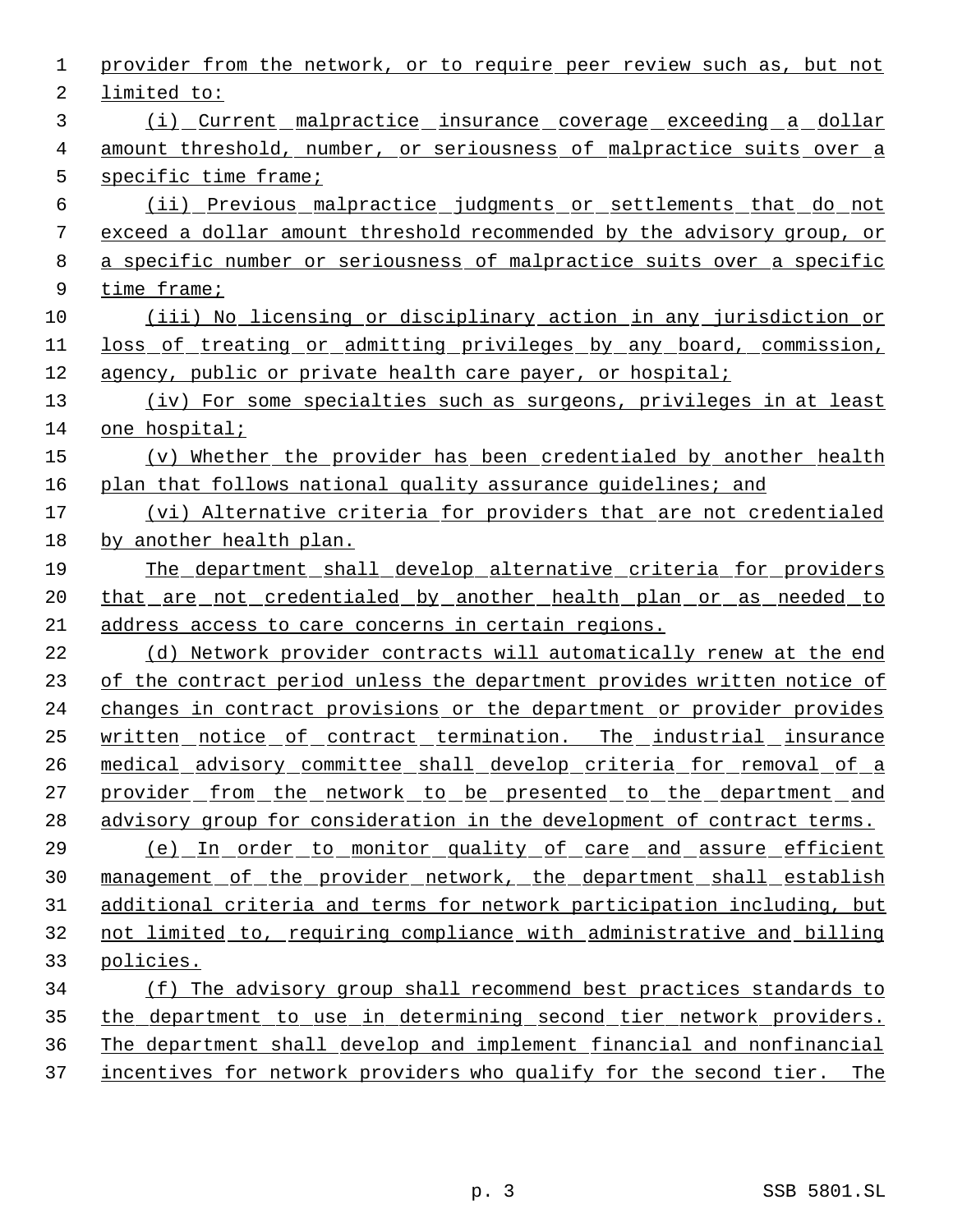1 department is authorized to certify and decertify second tier providers.

 (3) The department shall work with self-insurers and the department utilization review provider to implement utilization review for the self-insured community to ensure consistent quality, cost-effective 6 care for all injured workers and employers, and to reduce administrative burden for providers.

 (4) The department for state fund claims shall pay, in accordance with the department's fee schedule, for any alleged injury for which a worker files a claim, any initial prescription drugs provided in relation to that initial visit, without regard to whether the worker's claim for benefits is allowed. In all accepted claims, treatment shall be limited in point of duration as follows:

 In the case of permanent partial disability, not to extend beyond the date when compensation shall be awarded him or her, except when the worker returned to work before permanent partial disability award is made, in such case not to extend beyond the time when monthly 18 allowances to him or her shall cease; in case of temporary disability not to extend beyond the time when monthly allowances to him or her shall cease: PROVIDED, That after any injured worker has returned to his or her work his or her medical and surgical treatment may be continued if, and so long as, such continuation is deemed necessary by the supervisor of industrial insurance to be necessary to his or her more complete recovery; in case of a permanent total disability not to extend beyond the date on which a lump sum settlement is made with him or her or he or she is placed upon the permanent pension roll: PROVIDED, HOWEVER, That the supervisor of industrial insurance, solely in his or her discretion, may authorize continued medical and surgical treatment for conditions previously accepted by the department when such medical and surgical treatment is deemed necessary by the supervisor of industrial insurance to protect such worker's life or provide for the administration of medical and therapeutic measures including payment of prescription medications, but not including those controlled substances currently scheduled by the state board of pharmacy as Schedule I, II, III, or IV substances under chapter 69.50 RCW, which are necessary to alleviate continuing pain which results from the industrial injury. In order to authorize such continued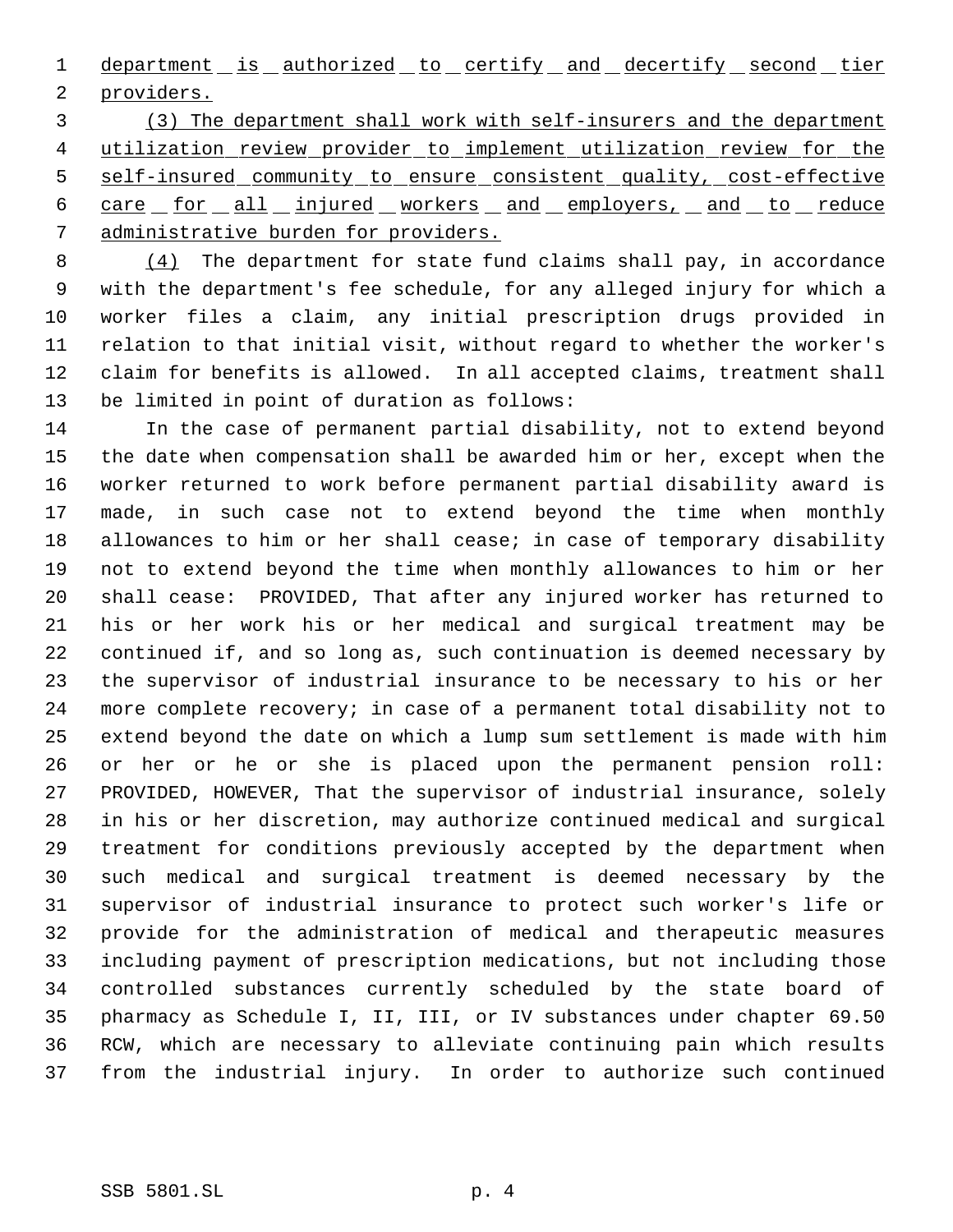treatment the written order of the supervisor of industrial insurance issued in advance of the continuation shall be necessary.

 The supervisor of industrial insurance, the supervisor's designee, or a self-insurer, in his or her sole discretion, may authorize inoculation or other immunological treatment in cases in which a work- related activity has resulted in probable exposure of the worker to a potential infectious occupational disease. Authorization of such treatment does not bind the department or self-insurer in any adjudication of a claim by the same worker or the worker's beneficiary for an occupational disease.

 (5)(a) The legislature finds that the department and its business and labor partners have collaborated in establishing centers for 13 occupational health and education to promote best practices and prevent preventable disability by focusing additional provider-based resources 15 during the first twelve weeks following an injury. The centers for occupational health and education represent innovative accountable care 17 systems in an early stage of development consistent with national health care reform efforts. Many Washington workers do not yet have access to these innovative health care delivery models.

 (b) To expand evidence-based occupational health best practices, the department shall establish additional centers for occupational health and education, with the goal of extending access to at least fifty percent of injured and ill workers by December 2013 and to all injured workers by December 2015. The department shall also develop additional best practices and incentives that span the entire period of recovery, not only the first twelve weeks.

27 (c) The department shall certify and decertify centers for 28 occupational health and education based on criteria including institutional leadership and geographic areas covered by the center for occupational health and education, occupational health leadership and 31 education, mix of participating health care providers necessary to address the anticipated needs of injured workers, health services coordination to deliver occupational health best practices, indicators 34 to measure the success of the center for occupational health and 35 education, and agreement that the center's providers shall, if feasible, treat certain injured workers if referred by the department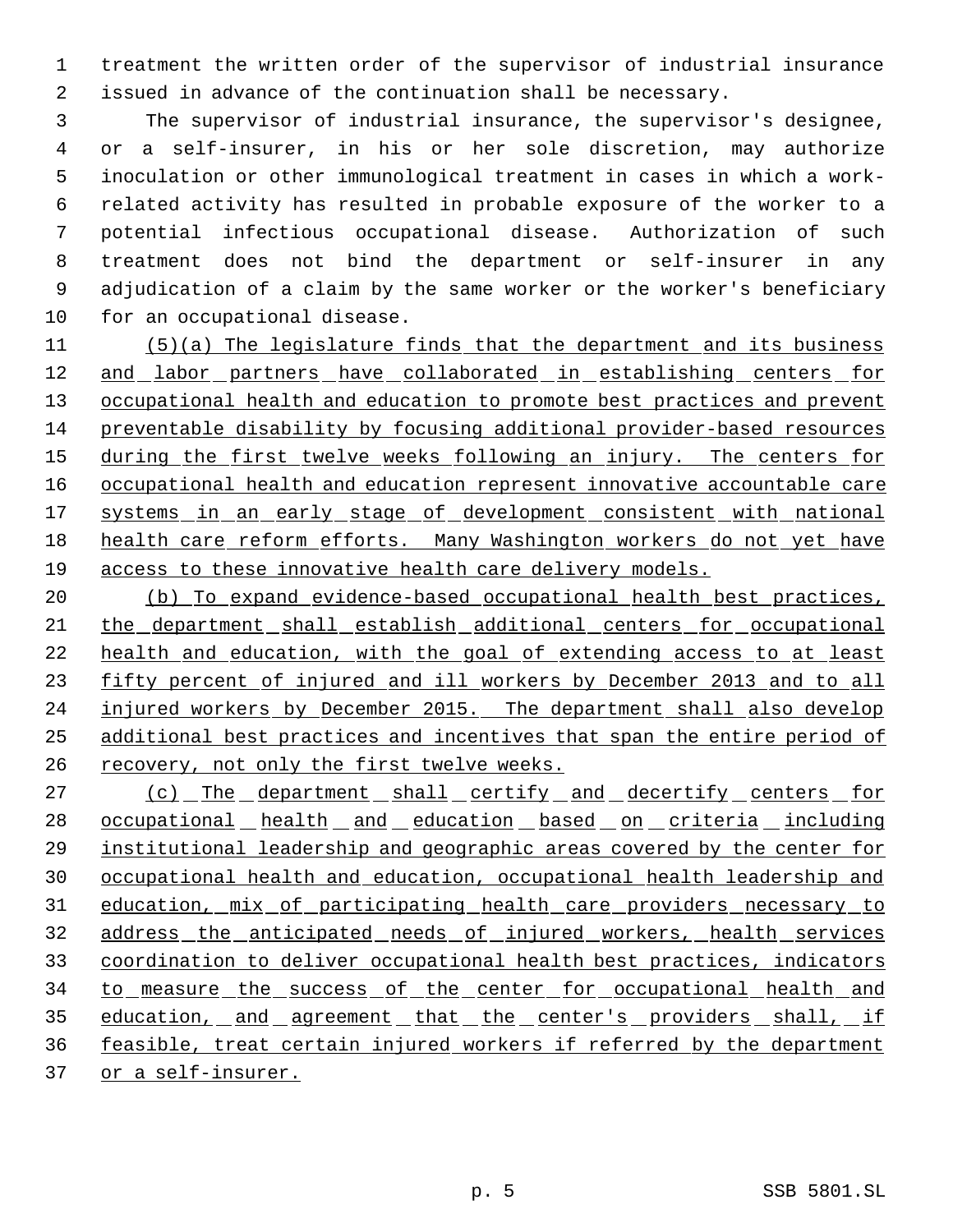(d) Health care delivery organizations may apply to the department for certification as a center for occupational health and education. These may include, but are not limited to, hospitals and affiliated 4 clinics and providers, multispecialty clinics, health maintenance organizations, and organized systems of network physicians.

 (e) The centers for occupational health and education shall implement benchmark quality indicators of occupational health best practices for individual providers, developed in collaboration with the 9 department. A center for occupational health and education shall remove individual providers who do not consistently meet these quality benchmarks.

12 (f) The department shall develop and implement financial and 13 nonfinancial incentives for center for occupational health and education providers that are based on progressive and measurable gains 15 in occupational health best practices, and that are applicable 16 throughout the duration of an injured or ill worker's episode of care.

 (g) The department shall develop electronic methods of tracking evidence-based quality measures to identify and improve outcomes for injured workers at risk of developing prolonged disability. In addition, these methods must be used to provide systematic feedback to physicians regarding quality of care, to conduct appropriate objective 22 evaluation of progress in the centers for occupational health and education, and to allow efficient coordination of services.

 (6) If a provider fails to meet the minimum network standards established in subsection (2) of this section, the department is 26 authorized to remove the provider from the network or take other 27 appropriate action regarding a provider's participation. The 28 department may also require remedial steps as a condition for a provider to participate in the network. The department, with input from the advisory group, shall establish waiting periods that may be imposed before a provider who has been denied or removed from the network may reapply.

 (7) The department may permanently remove a provider from the network or take other appropriate action when the provider exhibits a pattern of conduct of low quality care that exposes patients to risk of physical or psychiatric harm or death. Patterns that qualify as risk of harm include, but are not limited to, poor health care outcomes 38 evidenced by increased, chronic, or prolonged pain or decreased